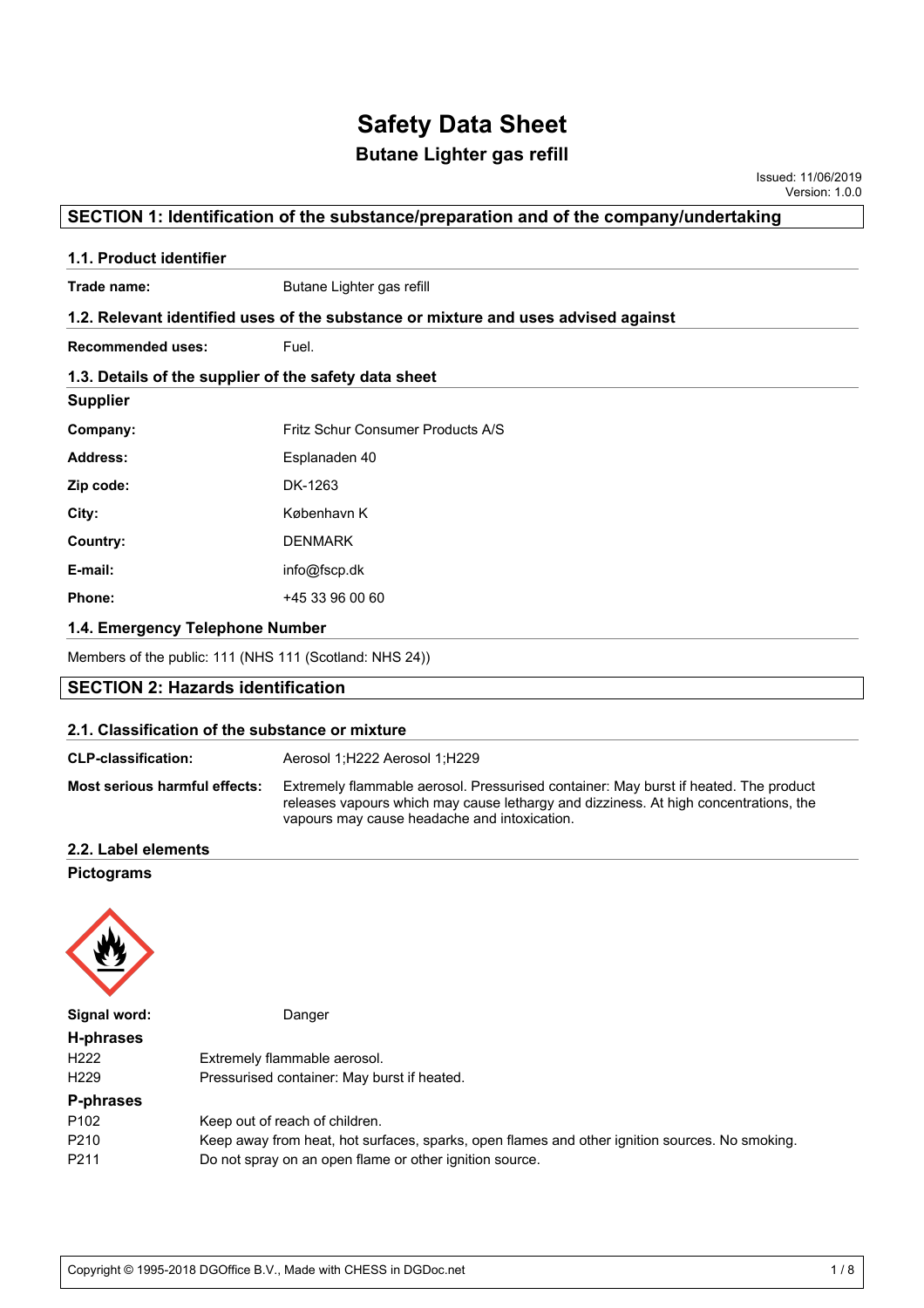# **Butane Lighter gas refill Safety Data Sheet**

Issued: 11/06/2019 Version: 1.0.0

P251 Do not pierce or burn, even after use.

#### P410+412 Protect from sunlight. Do no expose to temperatures exceeding 50 °C/122°F.

#### **2.3. Other hazards**

The product does not contain any PBT or vPvB substances.

#### **SECTION 3: Composition/information on ingredients**

#### **3.2. Mixtures**

| Substance               | CAS No    | EC No      | <b>REACH Reg. No.</b> | Concentration | <b>Notes</b> | CLP-<br>classification |
|-------------------------|-----------|------------|-----------------------|---------------|--------------|------------------------|
| <i>Ibutane</i>          | l106-97-8 | 1203-448-7 |                       | l49 - 51%     |              | Flam. Gas 1:H220       |
| <i>propane</i>          | 74-98-6   | l200-827-9 |                       | l24 - 26%     |              | Flam. Gas 1:H220       |
| <i><b>Isobutane</b></i> | '75-28-5  | l200-857-2 |                       | l24 - 26%     |              | Flam. Gas 1;H220       |

Please see section 16 for the full text of H-phrases.

#### **SECTION 4: First aid measures**

#### **4.1. Description of first aid measures**

| Inhalation:   | Seek fresh air.                                                                                                                                                                                          |
|---------------|----------------------------------------------------------------------------------------------------------------------------------------------------------------------------------------------------------|
| Ingestion:    | Wash out mouth thoroughly and drink 1-2 glasses of water in small sips. Seek medical<br>advice in case of persistent discomfort.                                                                         |
| Skin contact: | Wash skin with soap and water. On frostbite: rinse with plenty of lukewarm water (max<br>37°C). Do not remove clothes until thawed. Seek medical advice.                                                 |
| Eye contact:  | Flush with water (preferably using eye wash equipment) until irritation subsides. Seek<br>medical advice if symptoms persist.                                                                            |
| Burns:        | Flush with water until pain ceases. Remove clothing that is not stuck to the skin - seek<br>medical advice/transport to hospital. If possible, continue flushing until medical attention is<br>obtained. |
| General:      | When obtaining medical advice, show the safety data sheet or label.                                                                                                                                      |

#### **4.2. Most important symptoms and effects, both acute and delayed**

Direct contact may cause frostbite. The skin becomes numb and white. Pains, reddening and wounds follow. Splashes of gas in the eyes may cause frostbite. The product releases organic solvent vapours which may cause lethargy and dizziness. At high concentrations, the vapours may cause headache and intoxication.

#### **4.3. Indication of any immediate medical attention and special treatment needed**

Treat symptoms. No special immediate treatment required.

#### **SECTION 5: Fire-fighting measures**

#### **5.1. Extinguishing media**

| Suitable extinguishing media:      | Extinguish with powder, foam or water mist. Use water or water mist to cool non-ignited<br>stock. |
|------------------------------------|---------------------------------------------------------------------------------------------------|
| Unsuitable extinguishing<br>media: | Do not use water stream, as it may spread the fire.                                               |

#### **5.2. Special hazards arising from the substance or mixture**

CAUTION! Aerosol containers may explode. The product decomposes when combusted and the following toxic gases can be formed: Carbon monoxide and carbon dioxide.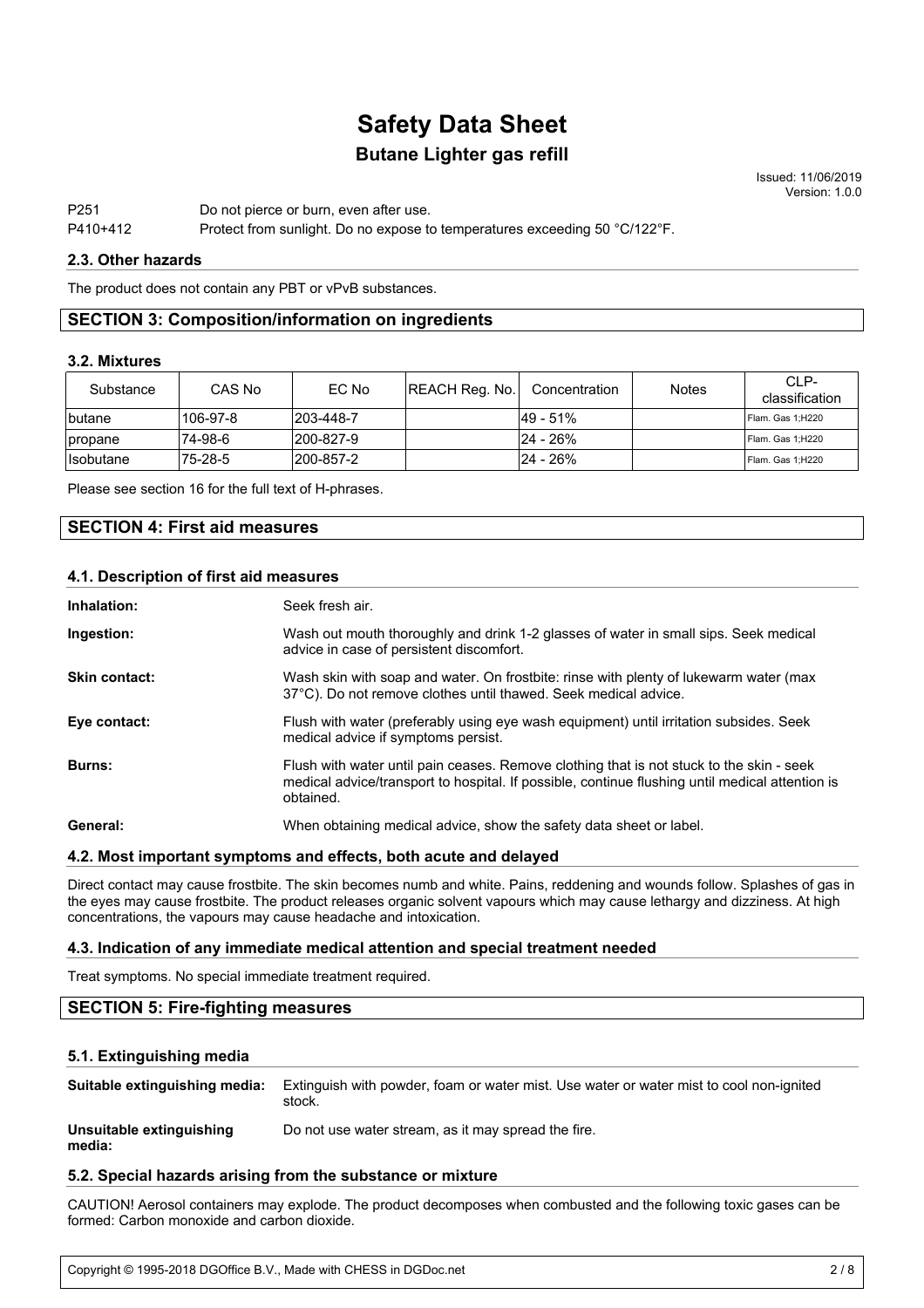## **Butane Lighter gas refill**

Issued: 11/06/2019 Version: 1.0.0

#### **5.3. Advice for fire-fighters**

Move containers from danger area if it can be done without risk. Avoid inhalation of vapour and flue gases - seek fresh air. Wear Self-Contained Breathing Apparatus (SCBA) with chemical resistant gloves.

#### **SECTION 6: Accidental release measures**

#### **6.1. Personal precautions, protective equipment and emergency procedures**

**For non-emergency personnel:** Provide adequate ventilation. Smoking and naked flames prohibited. Take precautionary measures against static discharges. Use spark-free tools and explosion proof equipment.

**For emergency responders:** In addition to the above: Normal protective clothing equivalent to EN 469 is recommended.

#### **6.2. Environmental precautions**

Avoid unnecessary release to the environment.

#### **6.3. Methods and material for containment and cleaning up**

Provide good ventilation.

#### **6.4. Reference to other sections**

See section 8 for type of protective equipment. See section 13 for instructions on disposal.

#### **SECTION 7: Handling and storage**

#### **7.1. Precautions for safe handling**

Use the product under well-ventilated conditions. Smoking and naked flames prohibited. Take precautionary measures against static discharges. Use spark-free tools and explosion proof equipment. Running water and eye wash equipment should be available. Wash hands before breaks, before using restroom facilities, and at the end of work.

#### **7.2. Conditions for safe storage, including any incompatibilities**

Store safely, out of reach of children and away from food, animal feeding stuffs, medicines, etc. Pressurized container: Protect from sunlight and do not expose to temperatures exceeding 50°C.

#### **7.3. Specific end use(s)**

None.

#### **SECTION 8: Exposure controls/personal protection**

#### **8.1. Control parameters**

#### **Occupational exposure limit**

| Substance<br>name | Time period | ppm  | mg/m3  | fiber/cm3 | Comments | Remarks |
|-------------------|-------------|------|--------|-----------|----------|---------|
| butane            | l8h         | 1600 | 1.450  |           |          |         |
| <b>Ibutane</b>    | 15m         | 750  | '1.810 |           |          |         |

**Measuring methods:** Compliance with the stated occupational exposure limits may be checked by occupational hygiene measurements. **Legal basis:** EH40/2005 Workplace exposure limits. Last amended August 2018. **8.2. Exposure controls**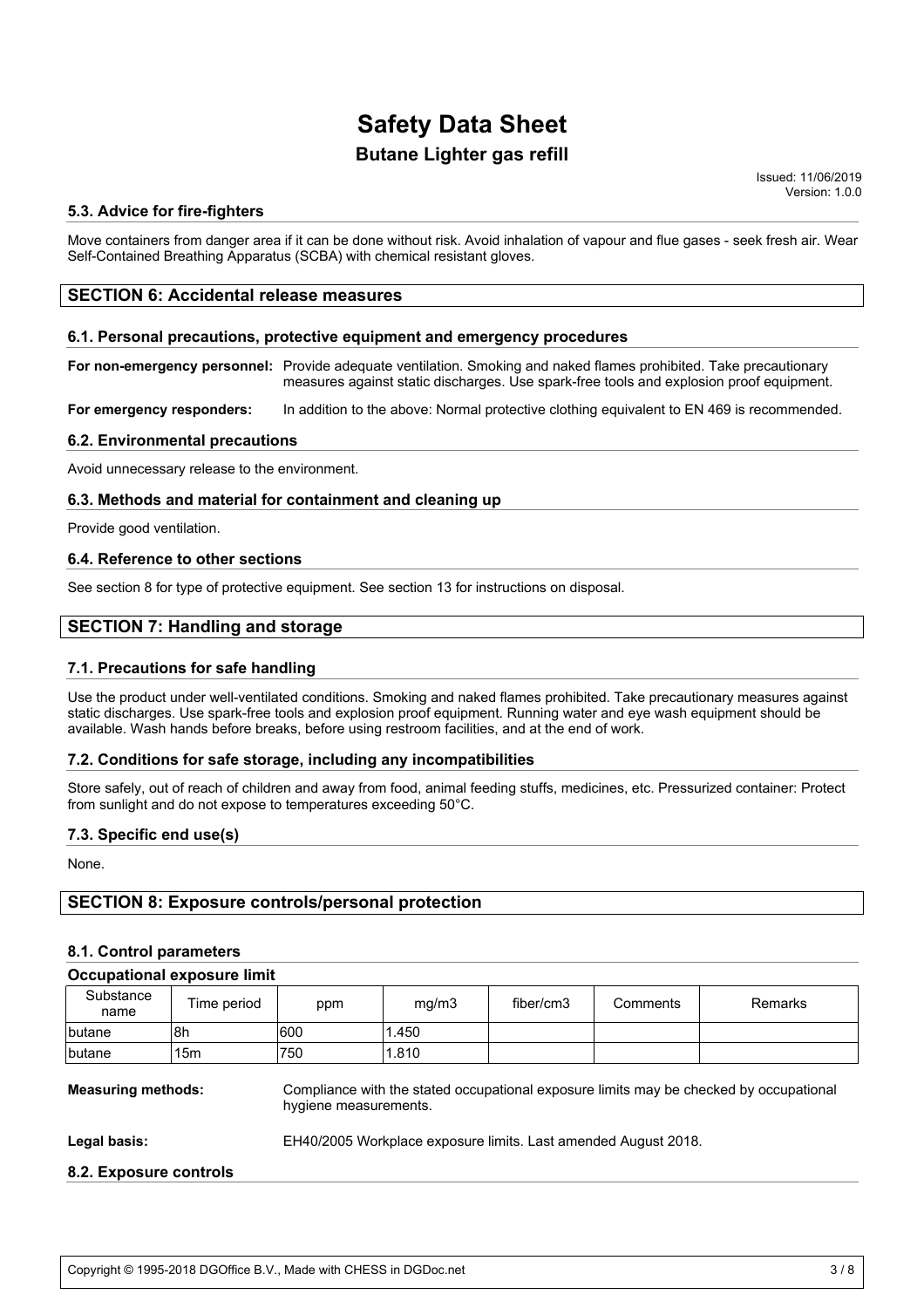# **Butane Lighter gas refill**

Issued: 11/06/2019 Version: 1.0.0

| $\mathsf{A} \mathsf{F} \mathsf{A} \mathsf{F} \mathsf{I} \mathsf{A} \mathsf{I} \mathsf{I} \mathsf{I} \mathsf{I} \mathsf{I} \mathsf{I} \mathsf{I} \mathsf{I} \mathsf{I} \mathsf{I} \mathsf{I} \mathsf{I} \mathsf{I} \mathsf{I} \mathsf{I} \mathsf{I} \mathsf{I} \mathsf{I} \mathsf{I} \mathsf{I} \mathsf{I} \mathsf{I} \mathsf{I} \mathsf{I} \mathsf{I} \mathsf{I} \mathsf{I} \mathsf{I} \mathsf{I} \mathsf{I} \mathsf{$ |                                                                                                                                |
|------------------------------------------------------------------------------------------------------------------------------------------------------------------------------------------------------------------------------------------------------------------------------------------------------------------------------------------------------------------------------------------------------------------------|--------------------------------------------------------------------------------------------------------------------------------|
| <b>Environmental exposure</b><br>controls:                                                                                                                                                                                                                                                                                                                                                                             | Ensure compliance with local regulations for emissions.                                                                        |
| <b>Personal protective equipment.</b> Not required.<br>respiratory protection:                                                                                                                                                                                                                                                                                                                                         |                                                                                                                                |
| Personal protective equipment, Not required.<br>hand protection:                                                                                                                                                                                                                                                                                                                                                       |                                                                                                                                |
| eye/face protection:                                                                                                                                                                                                                                                                                                                                                                                                   | Personal protective equipment, Wear safety goggles if there is a risk of eye splash. Eye protection must conform to EN<br>166. |
| Appropriate engineering<br>controls:                                                                                                                                                                                                                                                                                                                                                                                   | Wear the personal protective equipment specified below.                                                                        |

### **SECTION 9: Physical and chemical properties**

#### **9.1. Information on basic physical and chemical properties**

| Parameter                               |                | Value/unit |  |  |
|-----------------------------------------|----------------|------------|--|--|
| <b>State</b>                            | Gas Aerosol    |            |  |  |
| Colour                                  | Colourless     |            |  |  |
| Odour                                   | Characteristic |            |  |  |
| Solubility                              | No data        |            |  |  |
| Explosive properties                    | No data        |            |  |  |
| Oxidising properties                    | No data        |            |  |  |
| Parameter                               | Value/unit     | Remarks    |  |  |
| pH (solution for use)                   | No data        |            |  |  |
| pH (concentrate)                        | No data        |            |  |  |
| Melting point                           | No data        |            |  |  |
| Freezing point                          | No data        |            |  |  |
| Initial boiling point and boiling range | No data        |            |  |  |
| <b>Flash Point</b>                      | $-100 °C$      |            |  |  |
| Evaporation rate                        | No data        |            |  |  |
| Flammability (solid, gas)               | No data        |            |  |  |
| <b>Flammability limits</b>              | No data        |            |  |  |
| <b>Explosion limits</b>                 | No data        |            |  |  |
| Vapour pressure                         | No data        |            |  |  |
| Vapour density                          | No data        |            |  |  |
| Relative density                        | < 1            |            |  |  |
| Partition coefficient n-octonol/water   | No data        |            |  |  |
| Auto-ignition temperature               | No data        |            |  |  |
| Decomposition temperature               | No data        |            |  |  |
| Viscosity                               | No data        |            |  |  |
| Odour threshold                         | No data        |            |  |  |

#### **9.2 Other information**

**Other Information:** None.

## **SECTION 10: Stability and reactivity**

### **10.1. Reactivity**

No known data.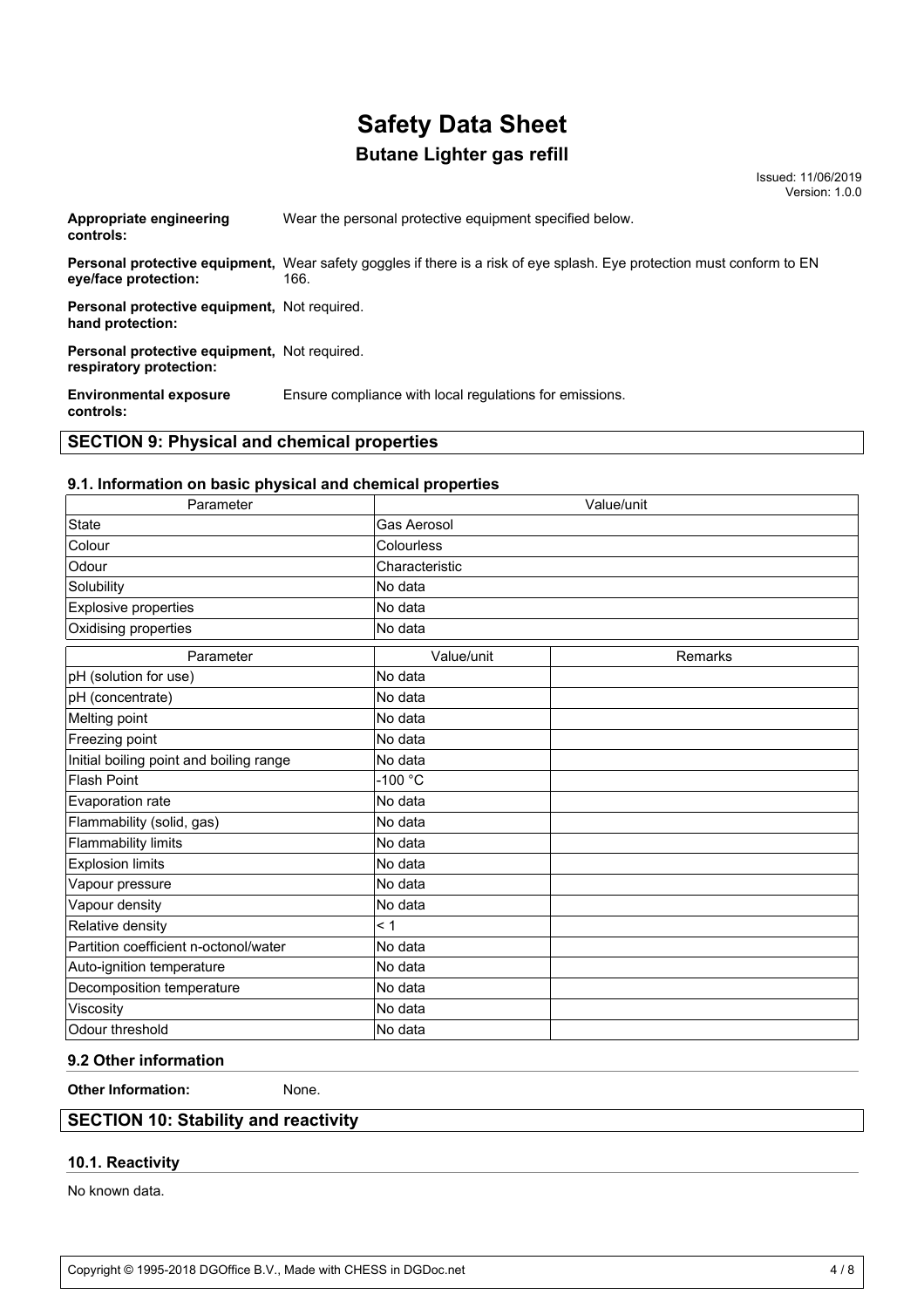# **Butane Lighter gas refill Safety Data Sheet**

Issued: 11/06/2019 Version: 1.0.0

#### **10.2. Chemical stability**

The product is stable when used in accordance with the supplier's directions.

#### **10.3. Possibility of hazardous reactions**

Product vapours are heavier than air and may spread along floors. Vapours may form explosive mixtures with air.

#### **10.4. Conditions to avoid**

Avoid heating and contact with ignition sources.

#### **10.5. Incompatible materials**

None known.

#### **10.6. Hazardous decomposition products**

The product decomposes when combusted or heated to high temperatures and the following toxic gases can be formed: Carbon monoxide and carbon dioxide.

#### **SECTION 11: Toxicological information**

#### **11.1. Information on toxicological effects**

| Acute toxicity - oral:                                     | By normal handling, gases cannot be ingested. The product does not have to be classified.<br>Test data are not available.                                                                                                        |  |  |
|------------------------------------------------------------|----------------------------------------------------------------------------------------------------------------------------------------------------------------------------------------------------------------------------------|--|--|
| Acute toxicity - dermal:                                   | The product does not have to be classified. Test data are not available.                                                                                                                                                         |  |  |
| Acute toxicity - inhalation:                               | The product does not have to be classified. Test data are not available.                                                                                                                                                         |  |  |
| <b>Skin corrosion/irritation:</b>                          | Direct contact may cause frostbite. The skin becomes numb and white. Pains, reddening<br>and wounds follow. The product does not have to be classified. Test data are not available.                                             |  |  |
| Serious eye damage/eye<br>irritation:                      | Splashes of gas in the eyes may cause frostbite. The product does not have to be<br>classified. Test data are not available.                                                                                                     |  |  |
| <b>Respiratory sensitisation or</b><br>skin sensitisation: | The product does not have to be classified. Test data are not available.                                                                                                                                                         |  |  |
| Germ cell mutagenicity:                                    | The product does not have to be classified. Test data are not available.                                                                                                                                                         |  |  |
| <b>Carcinogenic properties:</b>                            | The product does not have to be classified. Test data are not available.                                                                                                                                                         |  |  |
| <b>Reproductive toxicity:</b>                              | The product does not have to be classified. Test data are not available.                                                                                                                                                         |  |  |
| <b>Single STOT exposure:</b>                               | Spray mist in mouth may irritate mucous membranes in mouth and throat. The gas may<br>displace atmospheric air, thereby causing risk of suffocation. The product does not have to<br>be classified. Test data are not available. |  |  |
| <b>Repeated STOT exposure:</b>                             | The product does not have to be classified. Test data are not available.                                                                                                                                                         |  |  |
| <b>Aspiration hazard:</b>                                  | The product does not have to be classified. Test data are not available.                                                                                                                                                         |  |  |
| Other toxicological effects:                               | None known.                                                                                                                                                                                                                      |  |  |

## **SECTION 12: Ecological information**

#### **12.1. Toxicity**

The product does not have to be classified. Test data are not available.

Copyright © 1995-2018 DGOffice B.V., Made with CHESS in DGDoc.net 5/8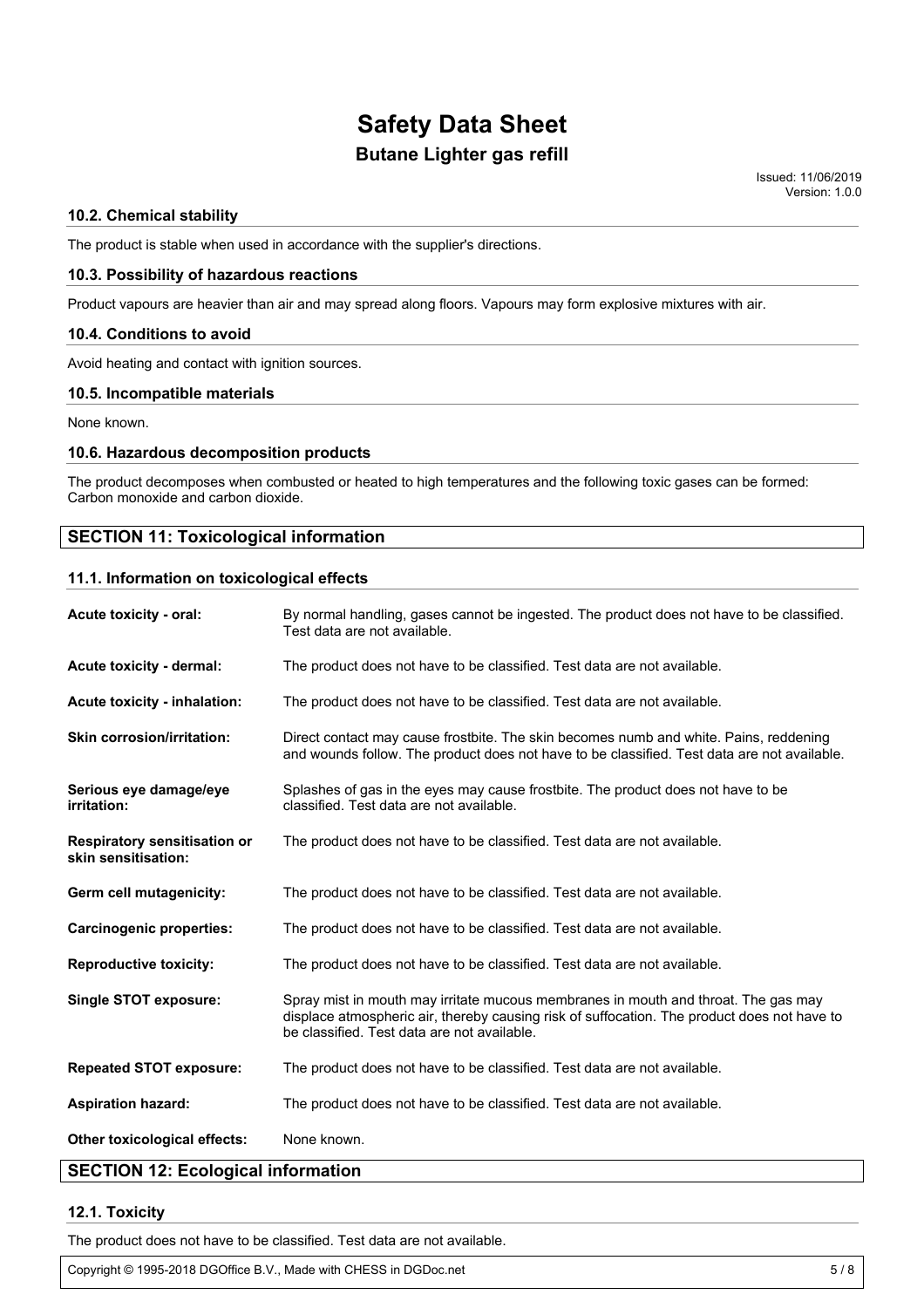## **Butane Lighter gas refill**

Issued: 11/06/2019 Version: 1.0.0

#### **12.2. Persistence and degradability**

Biodegradable.

#### **12.3. Bioaccumulative potential**

Test data are not available.

#### **12.4. Mobility in soil**

Test data are not available.

#### **12.5. Results of PBT and vPvB assessment**

The product does not contain any PBT or vPvB substances.

#### **12.6. Other adverse effects**

None known.

#### **SECTION 13: Disposal considerations**

#### **13.1. Waste treatment methods**

Avoid unnecessary release to the environment. Do not dispose of aerosol sprays in refuse collection, even when empty. The sprays must be sent to the municipal chemical waste collection facility.

**Category of waste:** EWC code: Depends on line of business and use, for instance Aerosol sprays: EWC code: 16 05 04 Gases in pressure containers containing dangerous substances. Wiping cloths with organic solvents: EWC code: 15 02 02 Absorbents, filter materials (including oil filters not otherwise specified), wiping cloths, protective clothing contaminated by dangerous substances.

#### **SECTION 14: Transport information**

#### **Land transport (ADR/RID)**

| 14.1. UN-No.:                        | 1950            | 14.4. Packing group:            |                                                                                                  |
|--------------------------------------|-----------------|---------------------------------|--------------------------------------------------------------------------------------------------|
| 14.2. UN proper shipping<br>name:    | <b>AEROSOLS</b> | 14.5. Environmental<br>hazards: | The product should not be.<br>labelled as an<br>environmental hazard<br>(symbol: fish and tree). |
| 14.3. Transport hazard<br>class(es): | 2.1             |                                 |                                                                                                  |
| Hazard label(s):                     | 2.1             |                                 |                                                                                                  |
| <b>Hazard identification number:</b> |                 | <b>Tunnel restriction code:</b> | D                                                                                                |
| Inland water ways transport (ADN)    |                 |                                 |                                                                                                  |
| 14.1. UN-No.:                        | 1950            | 14.4. Packing group:            |                                                                                                  |
| 14.2. UN proper shipping<br>name:    | <b>AEROSOLS</b> | 14.5. Environmental<br>hazards: | The product should not be<br>labelled as an<br>environmental hazard<br>(symbol: fish and tree).  |
| 14.3. Transport hazard<br>class(es): | 2.1             |                                 |                                                                                                  |
| Hazard label(s):                     | 2.1             |                                 |                                                                                                  |
| <b>Transport in tank vessels:</b>    |                 |                                 |                                                                                                  |
| Sea transport (IMDG)                 |                 |                                 |                                                                                                  |
| 14.1. UN-No.:                        | 1950            | 14.4. Packing group:            |                                                                                                  |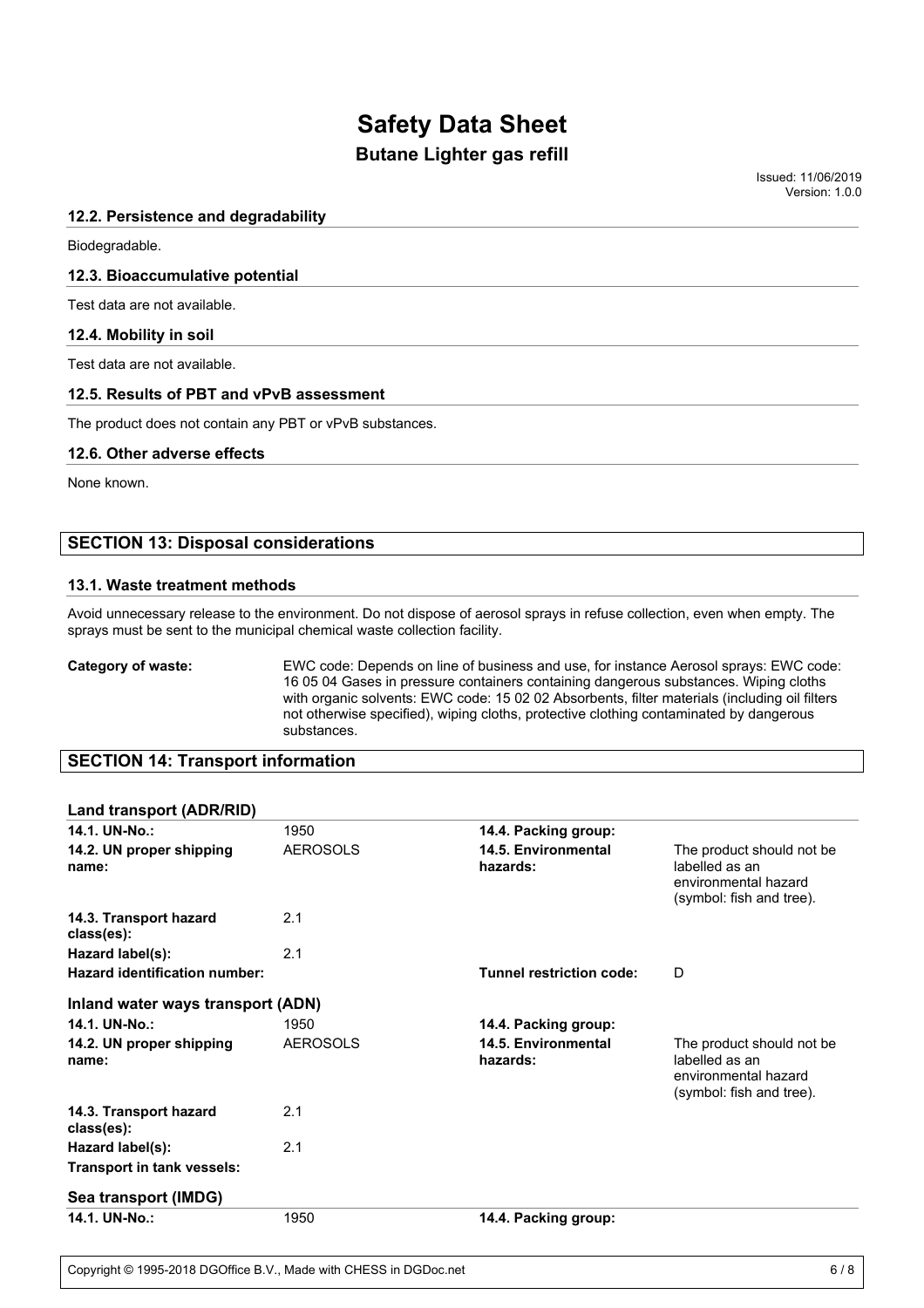# **Butane Lighter gas refill**

|                                      |                     |                                                             | Issued: 11/06/2019<br>Version: 1.0.0                                                            |
|--------------------------------------|---------------------|-------------------------------------------------------------|-------------------------------------------------------------------------------------------------|
| 14.2. UN proper shipping<br>name:    | <b>AEROSOLS</b>     | 14.5. Environmental<br>hazards:                             | The product is not a Marine<br>Pollutant (MP).                                                  |
| 14.3. Transport hazard<br>class(es): | 2.1                 | <b>Environmental Hazardous</b><br><b>Substance Name(s):</b> |                                                                                                 |
| Hazard label(s):                     | 2.1                 |                                                             |                                                                                                 |
| EmS:                                 | $F-D. S-U$          | <b>IMDG Code segregation</b><br>group:                      | - None -                                                                                        |
| Air transport (ICAO-TI / IATA-DGR)   |                     |                                                             |                                                                                                 |
| 14.1. UN-No.:                        | 1950                | 14.4. Packing group:                                        |                                                                                                 |
| 14.2. UN proper shipping<br>name:    | AEROSOLS, FLAMMABLE | 14.5. Environmental<br>hazards:                             | The product should not be<br>labelled as an<br>environmental hazard<br>(symbol: fish and tree). |
| 14.3. Transport hazard<br>class(es): | 2.1                 |                                                             |                                                                                                 |
| Hazard label(s):                     | 2.1                 |                                                             |                                                                                                 |
| 14.6. Special precautions for user   |                     |                                                             |                                                                                                 |

None.

#### **14.7. Transport in bulk according to Annex II of MARPOL and the IBC Code**

Not applicable.

| <b>SECTION 15: Regulatory information</b>                                                            |                                                                                          |  |  |  |
|------------------------------------------------------------------------------------------------------|------------------------------------------------------------------------------------------|--|--|--|
| 15.1. Safety, health and environmental regulations/legislation specific for the substance or mixture |                                                                                          |  |  |  |
| <b>Special Provisions:</b>                                                                           | Special care should be applied for employees under the age of 18. Young people under the |  |  |  |

|                                  | age of 18 may not carry out any work causing harmful exposure to this product.<br>Directive 2012/18/EU (Seveso), P3a FLAMMABLE AEROSOLS: Column 2: 150 (net) t,<br>Column 3: 500 (net) t. |
|----------------------------------|-------------------------------------------------------------------------------------------------------------------------------------------------------------------------------------------|
|                                  | Covered by:<br>Council Directive 94/33/EC of 22 June 1994 on the protection of young people at work.                                                                                      |
| 15.2. Chemical Safety Assessment |                                                                                                                                                                                           |
|                                  |                                                                                                                                                                                           |

**Other Information:** Chemical safety assessment has not been performed.

## **SECTION 16: Other information**

#### **Version history and indication of changes**

| Version                       | Revision date                                                                                                                                                                                                                                                                                                                                                                                    | Responsible             | Changes    |
|-------------------------------|--------------------------------------------------------------------------------------------------------------------------------------------------------------------------------------------------------------------------------------------------------------------------------------------------------------------------------------------------------------------------------------------------|-------------------------|------------|
| 1.0.0                         | 11/06/2019                                                                                                                                                                                                                                                                                                                                                                                       | Bureau Veritas HSE/ SRU | <b>New</b> |
| <b>Abbreviations:</b>         | PBT: Persistent. Bioaccumulative and Toxic<br>vPvB: Very Persistent and Very Bioaccumulative<br>STOT: Specific Target Organ Toxicity                                                                                                                                                                                                                                                             |                         |            |
| <b>Other Information:</b>     | This safety data sheet has been prepared for and applies to this product only. It is based on<br>our current knowledge and the information that the supplier was able to provide about the<br>product at the time of preparation. The safety data sheet complies with applicable law on<br>preparation of safety data sheets in accordance with 1907/2006/EC (REACH) as<br>subsequently changed. |                         |            |
| <b>Training advice:</b>       | A thorough knowledge of this safety data sheet should be a prerequisite condition.                                                                                                                                                                                                                                                                                                               |                         |            |
| <b>Classification method:</b> | Calculation based on the hazards of the known components.                                                                                                                                                                                                                                                                                                                                        |                         |            |
|                               |                                                                                                                                                                                                                                                                                                                                                                                                  |                         |            |

Copyright © 1995-2018 DGOffice B.V., Made with CHESS in DGDoc.net 7/8